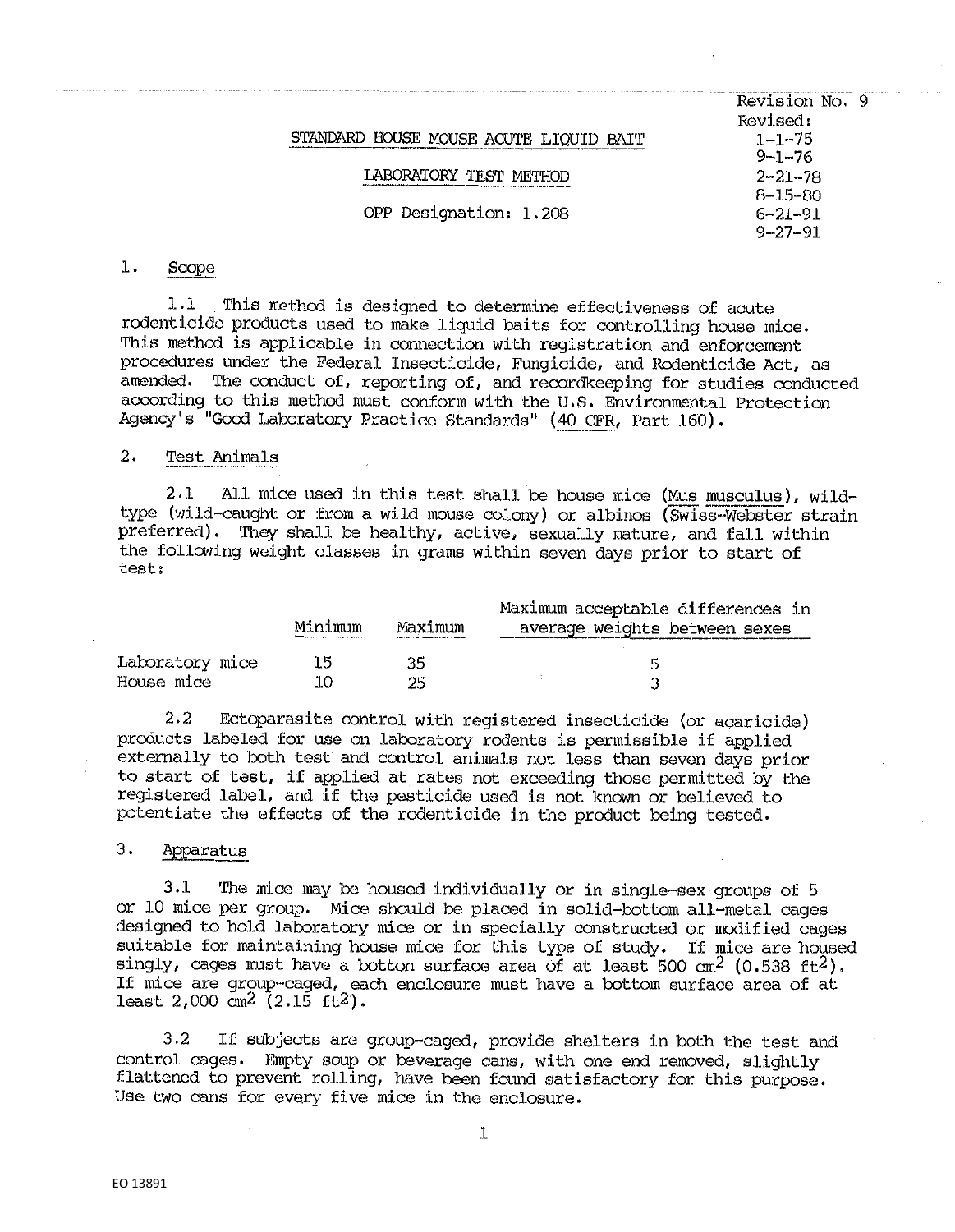#### OPP 1.208

3. 3 Metal or ceramic feeders, designed so that test mice may not nestle or wallow in diet, should be used.

3,4 Graduated 50-ml or 100-ml. no-drip waterers fitted with ball-type watering tube should be used. Automatic or open-cup type waterers are not recommended,

## 4, Pretest Holding Conditions

4,1 All mice used in this test method must be held, sexes separate, for observation in the laboratory for a period of at least two weeks prior to testing. During the last seven days of this period, mice shall be held under laboratory conditions (i.e., temperature, humidity, lighting, etc.) comparable to those of the animal testing room if not actually in the testing room. test animals must not be fasted prior to testing. Water and a commercial mouse diet must be available to them at all times. Do not use the standard EPA challenge diet for pretest feeding.

#### 5. Holding and Test Conditions

Relative humidity 50 to 55%.

5,1 Tenperature 20 to 25° C. Strong air currents from heaters or air conditioners shall not blow directly onto test animals.

Light 12 h artificial light per day, not to exceed 2153 lx (200 ft candles) at cage location. Total reversing of the natural photoperiods of the test animals by timed lighting is not recommended,

## 6, Procedure

6,1 A test group consists of a minimum of 20 mice (10 males, 10 females) individually-caged or group-caged in single-sex subgroups of 5 or 10 animals, For each test or series of tests conducted at the same time on the same strain, include one untreated control test group of 20 mice (10 males, 10 females), caged in the same manner as the group(s) to be exposed to toxic bait. Acclimate all animals to test conditions for three days prior to exposure to toxicant, immediately following pretest holding period  $(4.1)$ .

6,2 For individually-caged subjects, provide one or two feeders filled daily with a commercially available laboratory rat diet. For group-caged subjects, use two or more feeders per enclosure. Provide at least 15 grams of feed per animal per day.

6.3 For individually-caged subjects, provide two 50- or 100-ml graduated no·-drip waterers (3,4), Fill one waterer with toxic bait solution and the other with tap water. For group-caged subjects, provide each treated test group with a minimum of four 100-m.l graduated no-drip waterers (3,4), half of which are to be filled with tap water and the other half to be filled with

2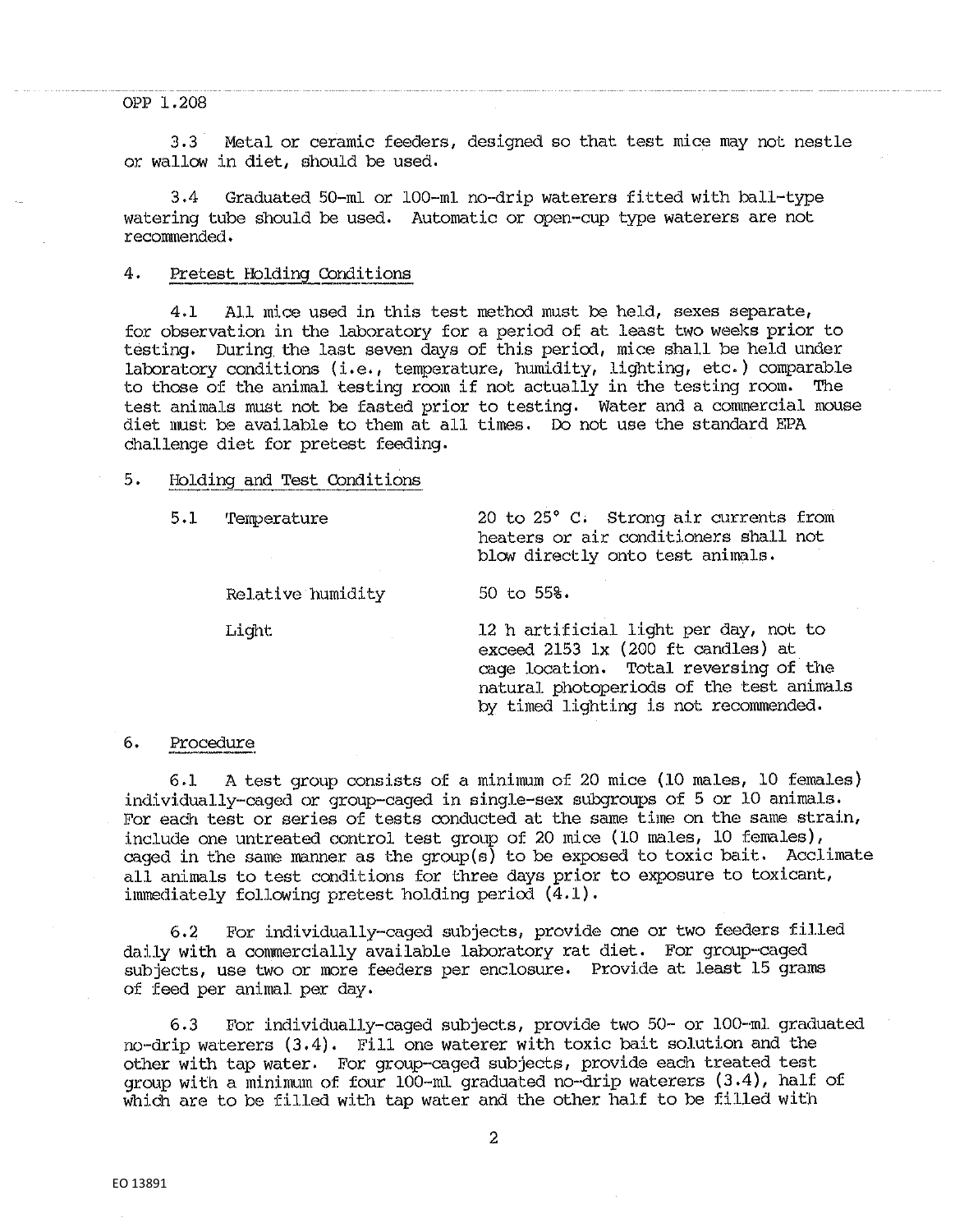the toxic liquid bait formulation diluted with tap water according to the mixing directions on the product's label, Position waterer relative· to food sources and other features so that the cage environment does not clearly favor any waterer position over any other, Replenish both liquids as necessary so that no waterer becomes less than approximately one-third filled, Reverse position of the waterers daily.

6,4 Provide control-group cages with wat.erers of the same number and type that are used for test-group cages. All waterers provided to control-group animals must be filled filled with tap water. Replenish as necessary so that no waterer becomes less than approximately one-third filled,

6.5 Each day, record the total quantity of each liquid consumed during the preceding 24 h for both the test and control groups,

6,6 Animals on test shall not be subjected to undue or unnecessary stress from noise or human activities (i.e., movement). Human activity within the animal test room shall be minimal,

#### 7. Test Period

7,1 Maintain test period for 2 days.

7,2 Remove dead mice daily, or more frequently as observed,

7.3 Remove toxicant waterers at the end of the 2-day test period, leaving and maintaining tap water waterers.

7.4 More than a 10% mortality in the control group negates the test, even if a 100% mortality had been achieved in the test group,

7.5 This test should be replicated at least once,

## 8. Test Period Follow-Up

8,1 Maintain observation on surviving mice in test and control groups for a minimum of five days following test period,

8,2 Continue commercial rodent laboratory diet as in 6,2,

8,3 Describe unusual activities of test and control mice in report of test and posttest periods.

## 9, Calculation and Evaluation of Results

9.1 Record date, weight, and sex of each mouse dying during the test and of survivors in both the test and control groups, and amount of toxic and nontoxic liquids consumed during the test and posttest periods. Retain original laboratory test records for future reference. Report all data collected, including initial and final weights of test subjects. Include copies of all "raw" data sheets as well as typed numerical summaries of test results.